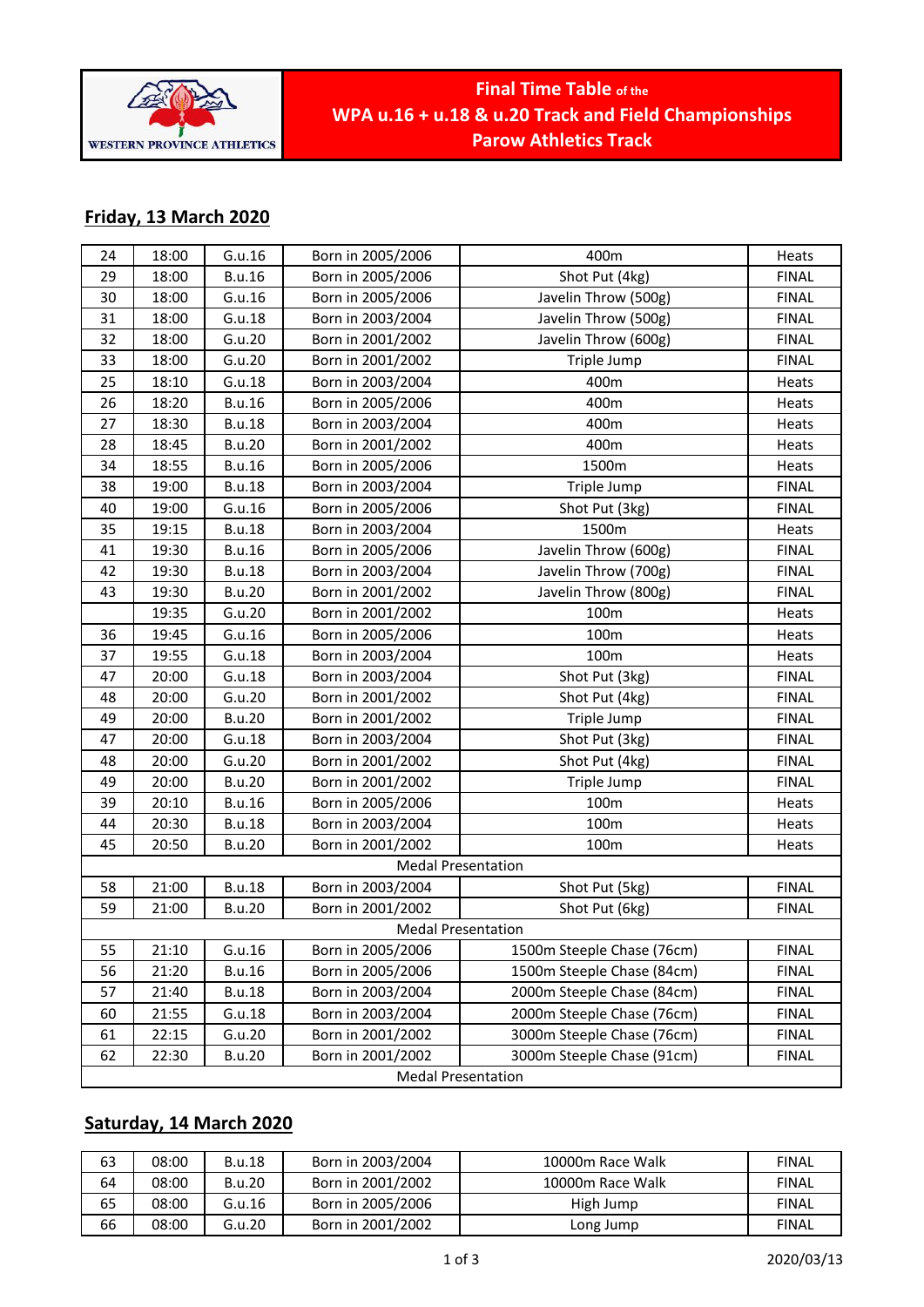| 67                        | 08:00                     | G.u.16        | Born in 2005/2006 | Discus Throw (1kg)        | <b>FINAL</b> |  |
|---------------------------|---------------------------|---------------|-------------------|---------------------------|--------------|--|
|                           |                           |               |                   | <b>Medal Presentation</b> |              |  |
| 68                        | 09:15                     | <b>B.u.16</b> | Born in 2005/2006 | High Jump                 | <b>FINAL</b> |  |
| 69                        | 09:30                     | G.u.20        | Born in 2001/2002 | 5000m                     | <b>FINAL</b> |  |
| 70                        | 09:30                     | <b>B.u.20</b> | Born in 2001/2002 | 5000m                     | <b>FINAL</b> |  |
| 71                        | 09:30                     | <b>B.u.16</b> | Born in 2005/2006 | Long Jump                 | <b>FINAL</b> |  |
| 72                        | 10:00                     | G.u.18        | Born in 2003/2004 | Discus Throw (1kg)        | <b>FINAL</b> |  |
| 73                        | 10:00                     | G.u.20        | Born in 2001/2002 | Discus Throw (1kg)        | <b>FINAL</b> |  |
|                           |                           |               |                   | <b>Medal Presentation</b> |              |  |
| 74                        | 10:00                     | G.u.16        | Born in 2005/2006 | 800m                      | <b>FINAL</b> |  |
| 75                        | 10:05                     | G.u.18        | Born in 2003/2004 | 800m                      | <b>FINAL</b> |  |
| 76                        | 10:10                     | G.u.20        | Born in 2001/2002 | 800m                      | <b>FINAL</b> |  |
| 77                        | 10:15                     | <b>B.u.16</b> | Born in 2005/2006 | 800m                      | <b>FINAL</b> |  |
| 78                        | 10:20                     | <b>B.u.18</b> | Born in 2003/2004 | 800m                      | <b>FINAL</b> |  |
| 79                        | 10:25                     | <b>B.u.20</b> | Born in 2001/2002 | 800m                      | <b>FINAL</b> |  |
| 80                        | 10:30                     | G.u.16        | Born in 2005/2006 | 200m                      | Heats        |  |
| 81                        | 10:40                     | G.u.18        | Born in 2003/2004 | 200m                      | Heats        |  |
| 82                        | 10:45                     | G.u.18        | Born in 2003/2004 | High Jump                 | <b>FINAL</b> |  |
| 83                        | 10:55                     | G.u.20        | Born in 2001/2002 | 200m                      | Heats        |  |
| 84                        | 11:05                     | <b>B.u.16</b> | Born in 2005/2006 | 200m                      | Heats        |  |
| 85                        | 11:25                     | <b>B.u.18</b> | Born in 2003/2004 | 200m                      | Heats        |  |
| 86                        | 11:30                     | G.u.18        | Born in 2003/2004 | Long Jump                 | <b>FINAL</b> |  |
| 87                        | 11:45                     | <b>B.u.20</b> | Born in 2001/2002 | 200m                      | Heats        |  |
| 88                        | 12:15                     | <b>B.u.18</b> | Born in 2003/2004 | High Jump                 | <b>FINAL</b> |  |
|                           | <b>Medal Presentation</b> |               |                   |                           |              |  |
|                           |                           |               |                   | Lunch - 12h00 - 13h00     |              |  |
| 46                        | 12:00                     | G.u.16        | Born in 2005/2006 | 400m                      | <b>FINAL</b> |  |
| 50                        | 12:05                     | G.u.18        | Born in 2003/2004 | 400m                      | <b>FINAL</b> |  |
| 51                        | 12:10                     | G.u.20        | Born in 2001/2002 | 400m                      | <b>FINAL</b> |  |
| 52                        | 12:15                     | <b>B.u.16</b> | Born in 2005/2006 | 400m                      | <b>FINAL</b> |  |
| 53                        | 12:20                     | <b>B.u.18</b> | Born in 2003/2004 | 400m                      | <b>FINAL</b> |  |
| 54                        | 12:25                     | <b>B.u.20</b> | Born in 2001/2002 | 400m                      | <b>FINAL</b> |  |
| 89                        | 13:00                     | <b>B.u.18</b> | Born in 2003/2004 | Discus Throw (1.5kg)      | <b>FINAL</b> |  |
| 90                        | 13:00                     | <b>B.u.20</b> | Born in 2001/2002 | Discus Throw (1.75kg)     | <b>FINAL</b> |  |
| 91                        | 13:00                     | <b>B.u.16</b> | Born in 2005/2006 | Discus Throw (1kg)        | <b>FINAL</b> |  |
| 92                        | 13:00                     | <b>B.u.18</b> | Born in 2003/2004 | Long Jump                 | <b>FINAL</b> |  |
| 93                        | 13:00                     | <b>B.u.16</b> | Born in 2005/2006 | 300m Hurdles (84cm)       | <b>FINAL</b> |  |
| 94                        | 13:10                     | G.u.16        | Born in 2005/2006 | 300m Hurdles (76cm)       | <b>FINAL</b> |  |
| 95                        | 13:15                     | G.u.20        | Born in 2001/2002 | High Jump                 | <b>FINAL</b> |  |
| 96                        | 13:20                     | G.u.18        | Born in 2003/2004 | 400m Hurdles (76cm)       | <b>FINAL</b> |  |
| 97                        | 13:30                     | G.u.20        | Born in 2001/2002 | 400m Hurdles (76cm)       | <b>FINAL</b> |  |
| 98                        | 13:40                     | <b>B.u.18</b> | Born in 2003/2004 | 400m Hurdles (84cm)       | <b>FINAL</b> |  |
| 99                        | 13:50                     | <b>B.u.20</b> | Born in 2001/2002 | 400m Hurdles (91cm)       | <b>FINAL</b> |  |
| <b>Medal Presentation</b> |                           |               |                   |                           |              |  |
| 100                       | 14:00                     | G.u.16        | Born in 2005/2006 | 100m                      | <b>FINAL</b> |  |
| 101                       | 14:10                     | G.u.18        | Born in 2003/2004 | 100m                      | <b>FINAL</b> |  |
| 102                       | 14:15                     | <b>B.u.20</b> | Born in 2001/2002 | High Jump                 | <b>FINAL</b> |  |
| 103                       | 14:20                     | G.u.20        | Born in 2001/2002 | 100m                      | <b>FINAL</b> |  |
| 104                       | 14:30                     | <b>B.u.16</b> | Born in 2005/2006 | 100m                      | <b>FINAL</b> |  |
| 105                       | 14:30                     | <b>B.u.20</b> | Born in 2001/2002 | Long Jump                 | <b>FINAL</b> |  |
| 106                       | 14:40                     | <b>B.u.18</b> | Born in 2003/2004 | 100m                      | <b>FINAL</b> |  |
| 107                       | 14:50                     | <b>B.u.20</b> | Born in 2001/2002 | 100m                      | <b>FINAL</b> |  |
| 108                       | 15:00                     | G.u.16        | Born in 2005/2006 | 1500m                     | <b>FINAL</b> |  |
| 109                       | 15:10                     | G.u.18        | Born in 2003/2004 | 1500m                     | <b>FINAL</b> |  |
| 110                       | 15:20                     | G.u.20        | Born in 2001/2002 | 1500m                     | <b>FINAL</b> |  |
| 111                       | 15:30                     | <b>B.u.16</b> | Born in 2005/2006 | 1500m                     | <b>FINAL</b> |  |